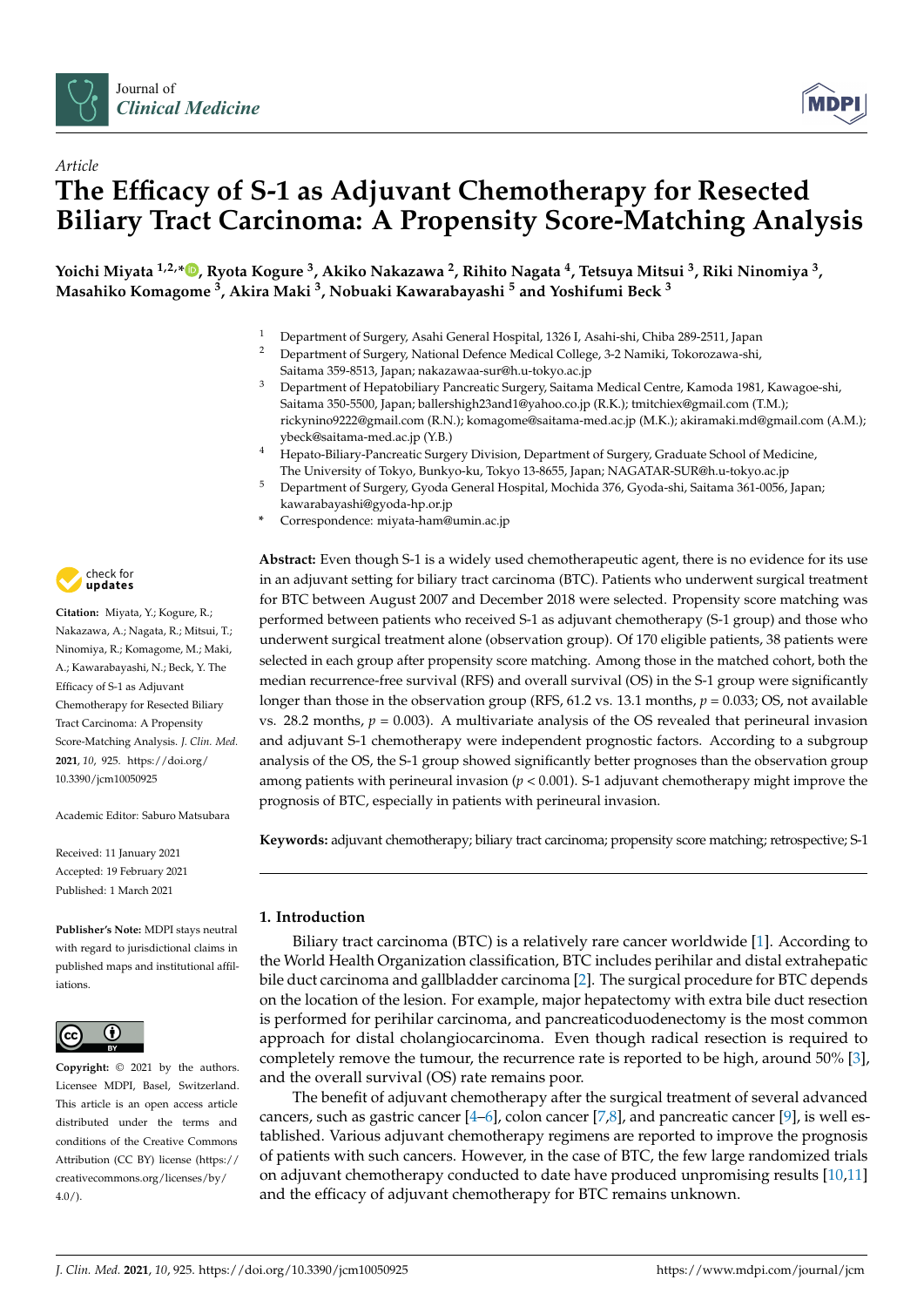S-1 is an oral anti-cancer drug consisting of tegafur, 5-chloro-2,4-dihydroxypridine, and potassium oxonate [\[12](#page-8-10)[,13\]](#page-8-11). The benefit of S-1 as an adjuvant chemotherapy has been reported for gastric cancer [\[4\]](#page-8-3) and pancreatic cancer [\[9\]](#page-8-7). For BTC, several studies have shown that the efficacy of S-1 adjuvant chemotherapy varies [\[14](#page-8-12)[,15\]](#page-8-13), and its effectiveness remains debatable.

The aim of the present study was to retrospectively investigate the efficacy of S-1 administration as adjuvant chemotherapy after the surgical treatment of BTC. Because the patients with advanced carcinoma received adjuvant chemotherapy, we performed propensity score matching to reduce the inherent bias.

#### **2. Materials and Methods**

## *2.1. Patient Selection*

Charts from two institutions were reviewed to select the patients who had undergone surgical treatment for BTC at Saitama Medical Centre and Gyoda General Hospital between August 2007 and December 2018. All the selected patients were pathologically diagnosed with BTC, including gallbladder carcinoma, perihilar cholangiocarcinoma, and distal cholangiocarcinoma. Patients who had received chemotherapies other than S-1 before and/or after their surgical treatment, had undergone R2 resection, or had not been able to receive S-1 adjuvant chemotherapy because they had died from postoperative complications within 90 days after surgery were excluded.

All the clinical, laboratory, radiologic, and pathological data were collected from electronic medical records. The study was conducted according to the guidelines of the Declaration of Helsinki and approved by the Institutional Review Board of Saitama Medical Centre, Saitama Medical University (No. 2002), and Gyoda General Hospital (No. 2019-1).

#### *2.2. Treatment Strategy and Follow Up*

The surgical treatment strategy was planned in accordance with the clinical status, such as pancreaticoduodenectomy for distal cholangiocarcinoma or major hepatectomy with extra bile duct resection for perihilar cholangiocarcinoma and gallbladder carcinoma. All the patients underwent adequate regional lymph node dissection, including the removal of hilar and pericholedochal nodes in the hepatoduodenal ligament, posterior and anterior pancreaticoduodenal nodes, and nodes along the common hepatic artery [\[16\]](#page-8-14). Intraoperative pathological examination of the proximal and/or distal biliary tract margins was performed to confirm carcinoma-free margins using frozen tissue sections. If the biliary tract margin was positive for carcinoma, then additional biliary tract resection was performed until the margin was free (or to the maximum extent possible) from carcinoma.

Patients in each institution were followed up after their surgical treatment every 3 to 6 months, which consisted of basic blood examinations, including the carbohydrate antigen 19-9 (CA19-9) level, and imaging examinations were usually performed with contrastenhanced computed tomography. Additional imaging examinations were performed if recurrence was suspected. The end of the follow-up period was set as March 2019 or the date of death.

#### *2.3. Administration Criteria of Adjuvant S-1 Chemotherapy*

We considered the administration of S-1 (TS-1; Taiho, Tokyo, Japan) as adjuvant chemotherapy for patients to whom any of the following pathological findings applied: positive for lymphatic invasion and/or venous invasion and/or perineural invasion; positive for lymph node metastases, microscopic residual tumor, T status of T3 or T4. The patients also satisfied all of following criteria: Eastern Cooperative Oncology Group performance status (PS) of less than 2, adequate bone marrow function (leukocyte count  $\geq$  3000 cells per cubic millimeter, hemoglobin concentration  $\geq 8.0$  g/dL, and platelet count  $\geq 100,000$  cells per cubic millimeter), adequate liver function (total bilirubin concentration  $\leq 2.0$  mg/dL, asparate aminotransferase concentration  $\leq 100$  IU/L, and alanine aminotransferase concentration  $\leq 100$  IU/L), adequate renal function (serum creatinine concentration  $\leq 1.5$  mg/dL).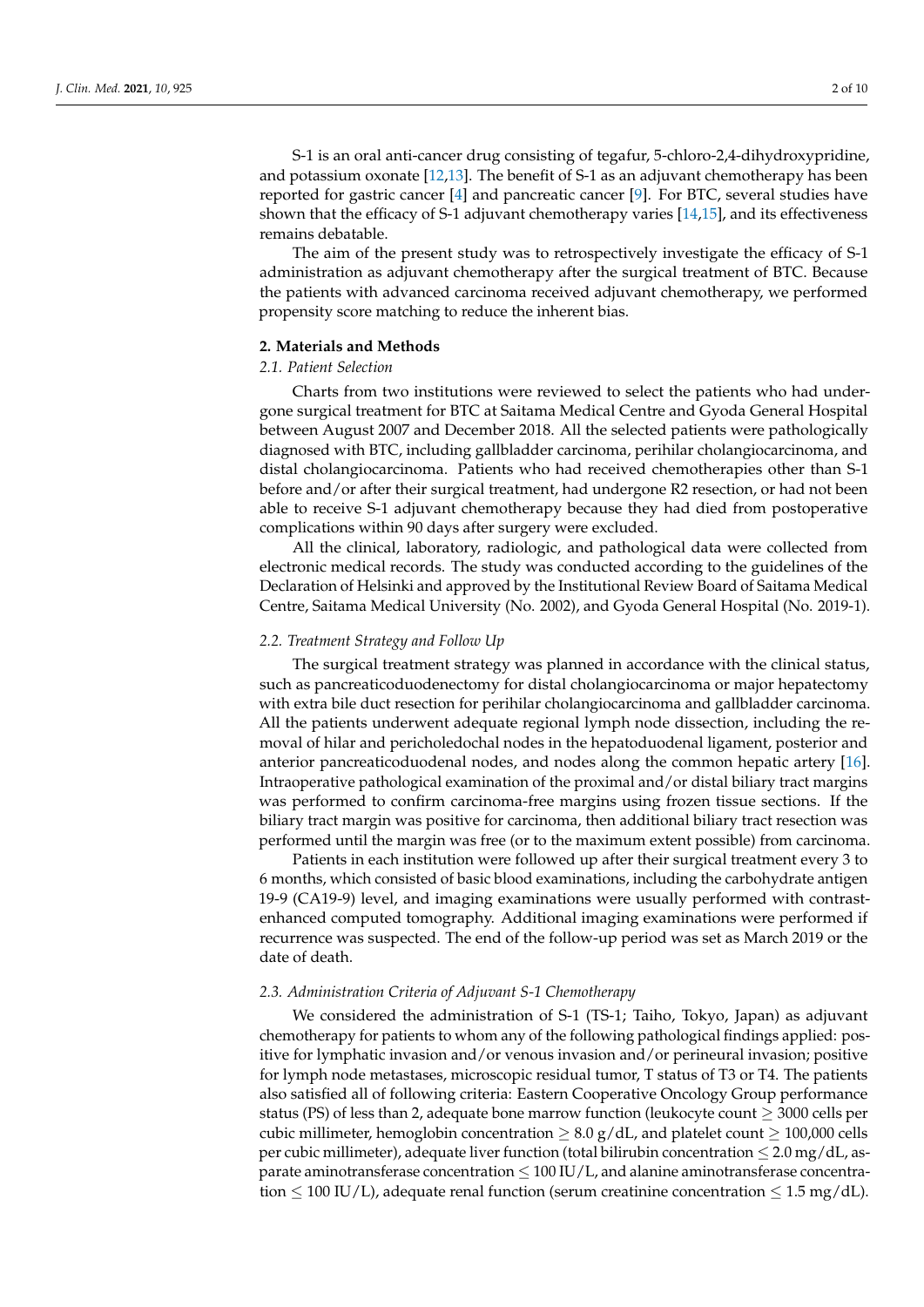These patients received oral S-1 twice daily at a dose matched to their body surface area (BSA) as follows: BSA < 1.25 m $^2$ , 80 mg/day; 1.25 m $^2$   $\leq$  BSA < 1.50 m $^2$ , 100 mg/day; and 1.50  $\text{m}^2 \leq \text{BSA}$ , 120 mg/day [\[13\]](#page-8-11). S-1 was administered for 28 days, followed by 14 days of rest in each 42-day cycle. Adjuvant S-1 chemotherapy was performed as long as possible unless the patients' condition were intolerable such as PS was higher than 2, or liver and/or renal disfunction. The patients who experienced recurrence were given adequate treatment, including the best supportive care.

#### *2.4. Statistical Analysis*

All the pathological diagnoses were recorded in accordance with the 8th edition of the Union for International Cancer Control TMN classification [\[16\]](#page-8-14). OS was defined as the interval from the date of surgical treatment to the date of death from any cause or the end of the follow-up period. Recurrence-free survival (RFS) was defined as the interval from the date of surgical treatment to the date of confirmed recurrence. The interval from the surgical treatment to the date of death or end of the follow-up period for patients without recurrence was also defined as RFS.

Continuous data were expressed as the median with range. Quantitative and categorized variables were compared using Wilcoxon's rank-sum test and the chi-squared test, respectively. RFS and OS were estimated using the Kaplan–Meier method, and differences in survival curves were compared using the log-rank test. The multivariate analysis of OS was performed using a Cox proportional-hazards model to the factors statistically significant on univariate analysis, and the results were expressed as the hazard ratio (HR) and 95% confidence interval (95% CI).

Potential co-variables included in the propensity score matching were age, CA19-9 level, tumour (perihilar and distal extrahepatic bile duct carcinoma and gallbladder carcinoma), tumour differentiation, lymphatic invasion, venous invasion, perineural invasion, T status, N status, R status, and postoperative complications in accordance with the Clavien– Dindo classification [\[17\]](#page-8-15). Propensity scores were estimated using a logistic regression model, and the C-statistic for evaluating the goodness of fit was calculated. A one-to-one nearest-neighbour matching algorithm was applied with a calliper of 0.2.

 $p$  values  $\leq$  0.050 were considered statistically significant. All the statistical analyses were performed using JMP software (version 9.0.0; SAS Institute, Cary, NC, USA).

#### **3. Results**

#### *3.1. Patient Characteristics in the Entire Cohort*

During the study periods, 252 patients underwent surgical treatment for BTC. One patient who received chemotherapy before surgery, 23 who received adjuvant chemotherapies other than S-1, 24 treated with R2 resection, and 19 who died within 90 days after surgery without receiving S-1 adjuvant chemotherapy were excluded. Three patients who did not meet the administration criteria received adjuvant S-1 chemotherapy and 12 patients who met the administration criteria received surgical treatment alone were also excluded. Finally, 170 patients were designated as the entire cohort (Figure [1\)](#page-3-0).

The median age of the entire cohort was 74 (range, 42 to 90) years, and 106 (62%) were male. There were 116 (68%) cases of cholangiocarcinoma (49 (29%) hilar cholangiocarcinoma and 67 [39%] distal cholangiocarcinoma) and 54 (32%) cases of gallbladder carcinoma. Hepatectomy was required in 51 (30%) patients (35 (21%) major hepatectomy and 16 (9%) hepatopancreaticoduodenectomy) and 70 patients underwent pancreaticoduodenectomy. Lymphatic invasion, venous invasion, perineural invasion, and lymph node metastases were observed in 87 (51%), 102 (60%), 113 (66%), and 71 (42%) patients, respectively. R0 resection was achieved in 122 (72%) patients. S-1 adjuvant chemotherapy was administered in 77 (45%) patients, and the median duration of S-1 administration was 10.6 (range, 1.9 to 59.3) months. The profiles and tumour characteristics of the patients who received S-1 adjuvant chemotherapy (S-1 group) and surgical treatment alone (observation group) are shown in Table [1.](#page-3-1) The median age of the S-1 group was significantly lower than that of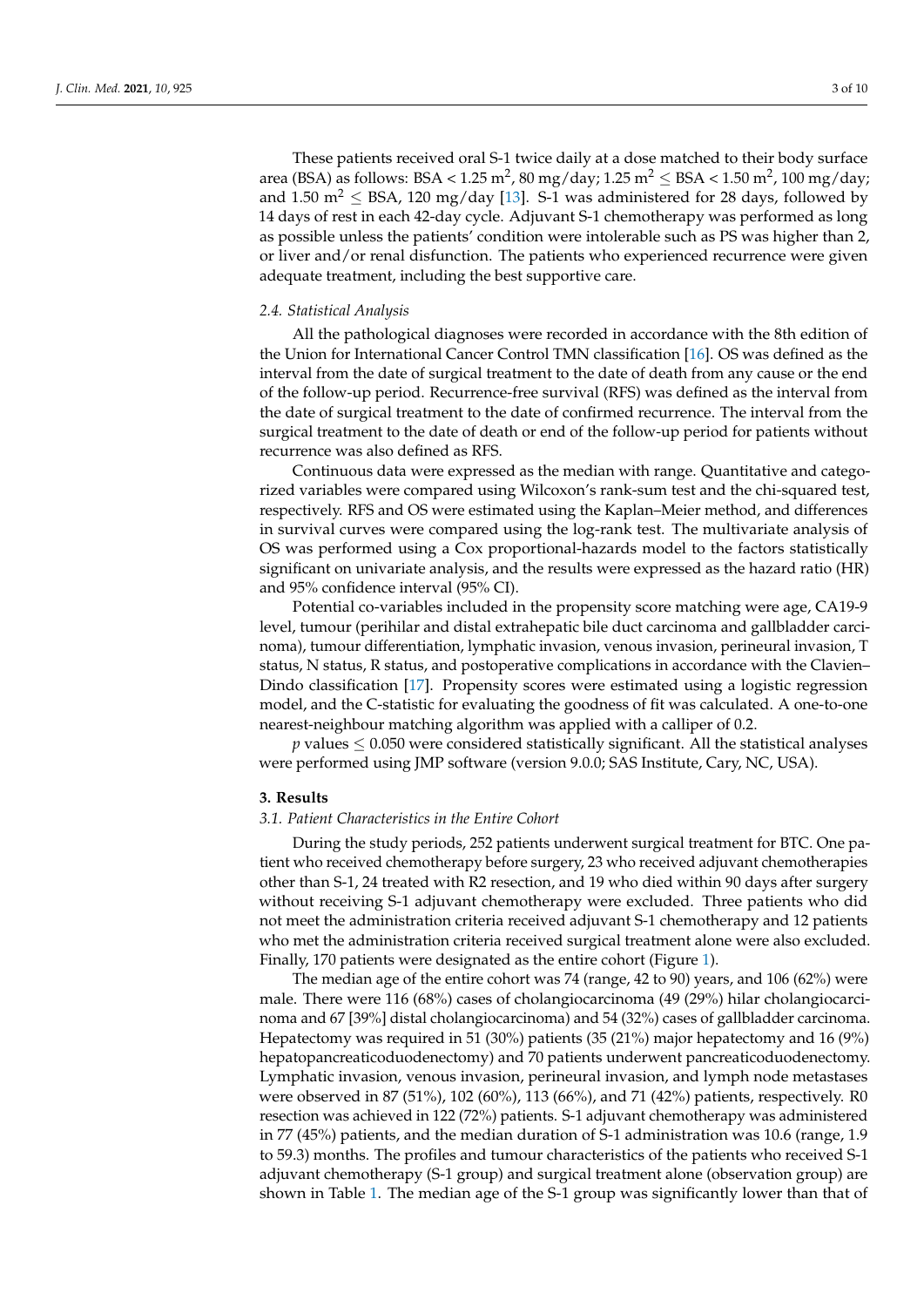the observation group ( $p < 0.001$ ). Lymphatic invasion, venous invasion, and perineural invasion were observed significantly more often in the S-1 group than in the observation group ( $p = 0.001$ , 0.001, and 0.005, respectively). The proportion of patients with a T status of "T3 and T4" and N1 disease was also higher in the S-1 group (*p* < 0.001 for each). The R0 resection rate was comparable between two groups (*p* = 0.255).

<span id="page-3-0"></span>

**Figure 1.** Flow chart of the patients included the study. **Figure 1.** Flow chart of the patients included the study.

<span id="page-3-1"></span>**Table 1.** Profiles and tumour characteristics of the patients in each group of the entire cohort.

|                                     | S-1 Group<br>$n = 77$ | <b>Observation Group</b><br>$n = 93$ | p Value     |
|-------------------------------------|-----------------------|--------------------------------------|-------------|
| Age [y]                             | 70 (44–87)            | $75(42-90)$                          | $< 0.001$ * |
| Gender, male                        | 48 (62)               | 58 (62)                              | 0.997       |
| Diagnosis                           |                       |                                      |             |
| Hilar cholangiocarcinoma            | 20(26)                | 29 (31)                              |             |
| Distal cholangiocarcinoma           | 39(51)                | 28 (30)                              | $0.018*$    |
| Gallbladder carcinoma               | 18(23)                | 36(39)                               |             |
| Serum CA19-9 $[U/mL]$               | $91(1-33,564)$        | $53(1 - 2524)$                       | 0.133       |
| Hepatectomy                         | 23(30)                | 28(30)                               | 0.973       |
| Clavien-Dindo classification, III-V | 35(45)                | 31 (33)                              | 0.107       |
| Pathological findings               |                       |                                      |             |
| Tumor differentiation, well         | 25(32)                | 37(40)                               | 0.230       |
| Lymphatic invasion                  | 50 (65)               | 37(40)                               | $0.001*$    |
| Venous invasion                     | 57 (74)               | 45 (48)                              | $0.001*$    |
| Perineural invasion                 | 61 (79)               | 52 (56)                              | $0.005*$    |
| T status, T3 and T4                 | 46(60)                | 29 (31)                              | $< 0.001$ * |
| N status, N1                        | 48 (62)               | 23(25)                               | $< 0.001$ * |
| R status, R0                        | 53 (69)               | 69 (74)                              | 0.255       |

\* Statistical significance ( $p < 0.050$ ). Values in parentheses are the percentages for categorical data or range for<br>continuous data  $C\Lambda^{10}$  8 carbohydrate antigon 19.9 continuous data. CA19-9, carbohydrate antigen 19-9.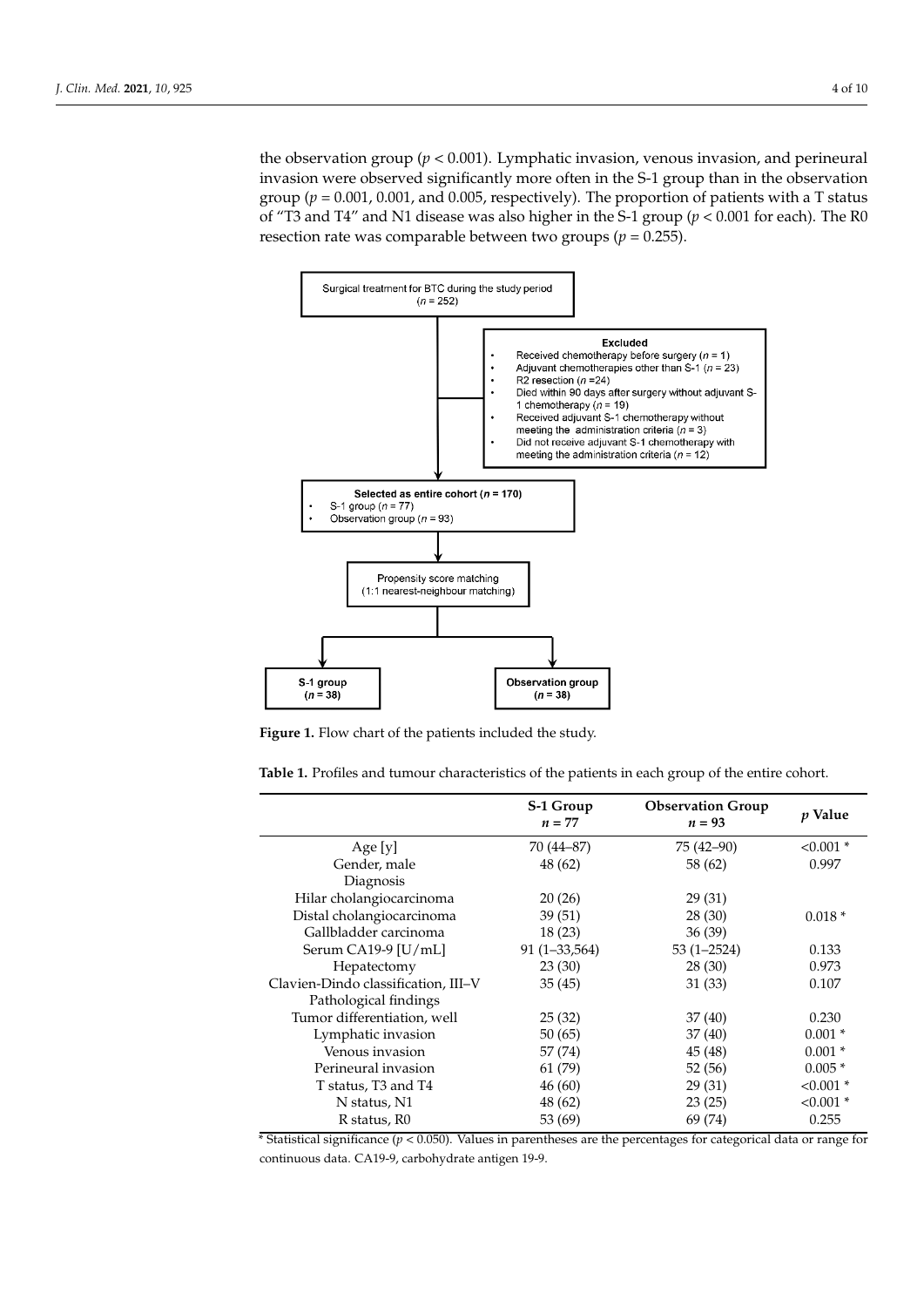The median RFS and OS of the entire cohort were 34.0 and 86.7 months, respectively. The median length of the follow-up interval was 50.6 months. Kaplan–Meier curves of the RFS and OS are shown in Figure S1.

#### *3.2. Patient Characteristics and Survival in the Matched Cohort*

After propensity score matching, 76 patients (38 in both the S-1 and observation groups) were selected. The C-statistic for the goodness of fit was 0.818. Table [2](#page-4-0) shows the profiles and tumour characteristics of the patients in each group in the matched cohort. Hilar cholangiocarcinoma, distal cholangiocarcinoma, and gallbladder carcinoma were present in 11 (29%), 18 (47%), and 9 (24%) patients in the S-1 group, respectively, and in 10 (26%), 17 (45%), and 11 (29%) patients in the observation group, respectively (*p* = 0.871).

<span id="page-4-0"></span>

| <b>Table 2.</b> Profiles and tumour characteristics of the patients in each group of the matched cohort. |  |  |
|----------------------------------------------------------------------------------------------------------|--|--|
|                                                                                                          |  |  |

|                                     | S-1 Group<br>$n = 38$ | <b>Observation Group</b><br>$n = 38$ | p Value |
|-------------------------------------|-----------------------|--------------------------------------|---------|
| Age [y]                             | $72(52 - 82)$         | 74 (42-85)                           | 0.640   |
| Gender, male                        | 25(66)                | 22(58)                               | 0.479   |
| Diagnosis                           |                       |                                      |         |
| Hilar cholangiocarcinoma            | 11(29)                | 10(26)                               |         |
| Distal cholangiocarcinoma           | 18 (47)               | 17(45)                               | 0.871   |
| Gallbladder carcinoma               | 9(24)                 | 11 (29)                              |         |
| Serum CA19-9 [U/mL]                 | $64(1-1807)$          | $68(1 - 2524)$                       | 0.593   |
| Hepatectomy                         | 11(29)                | 13 (34)                              | 0.622   |
| Clavien-Dindo classification, III-V | 16 (42)               | 17(45)                               | 0.817   |
| Pathological findings               |                       |                                      |         |
| Tumor differentiation, well         | 14 (37)               | 14 (37)                              | 1.000   |
| Lymphatic invasion                  | 25(66)                | 23(61)                               | 0.634   |
| Venous invasion                     | 25(66)                | 26 (68)                              | 0.807   |
| Perineural invasion                 | 29 (76)               | 27(71)                               | 0.602   |
| T status, T3 and T4                 | 20(53)                | 21(55)                               | 0.818   |
| N status, N1                        | 17(45)                | 16(42)                               | 0.817   |
| R status, R0                        | 29 (76)               | 28 (74)                              | 0.791   |

Values in parentheses are the percentages for categorical data or range for continuous data. CA19-9, carbohydrate antigen 19-9.

The median interval from surgical treatment to the initiation of adjuvant S-1 chemotherapy was 63 (range, 21 to 146) days, and the median duration of S-1 administration was 11.1 (range, 1.9 to 59.3) months.

The both median RFS and OS was significantly longer in the S-1 group than observation group (RFS, 61.2 vs. 13.1 months,  $p = 0.033$ ; OS, not available vs. 28.2 months,  $p = 0.003$ ) (Figure [2\)](#page-5-0).

#### *3.3. Univariate and Multivariate Analysis of OS in the Matched Cohort*

The univariate and multivariate analysis of OS in the matched cohort is shown in Table [3.](#page-6-0) According to the univariate analysis, adjuvant S-1 chemotherapy as well as venous invasion and perineural invasion were significant predictors. The multivariate analysis revealed the presence of perineural invasion (Hazard ratio [HR] = 6.038, 95% CI, 1.709–29.153, *p* = 0.004) without adjuvant S-1 chemotherapy (HR = 4.370, 95% CI, 1.989–10.298, *p* < 0.001) was an independent poor prognostic factor.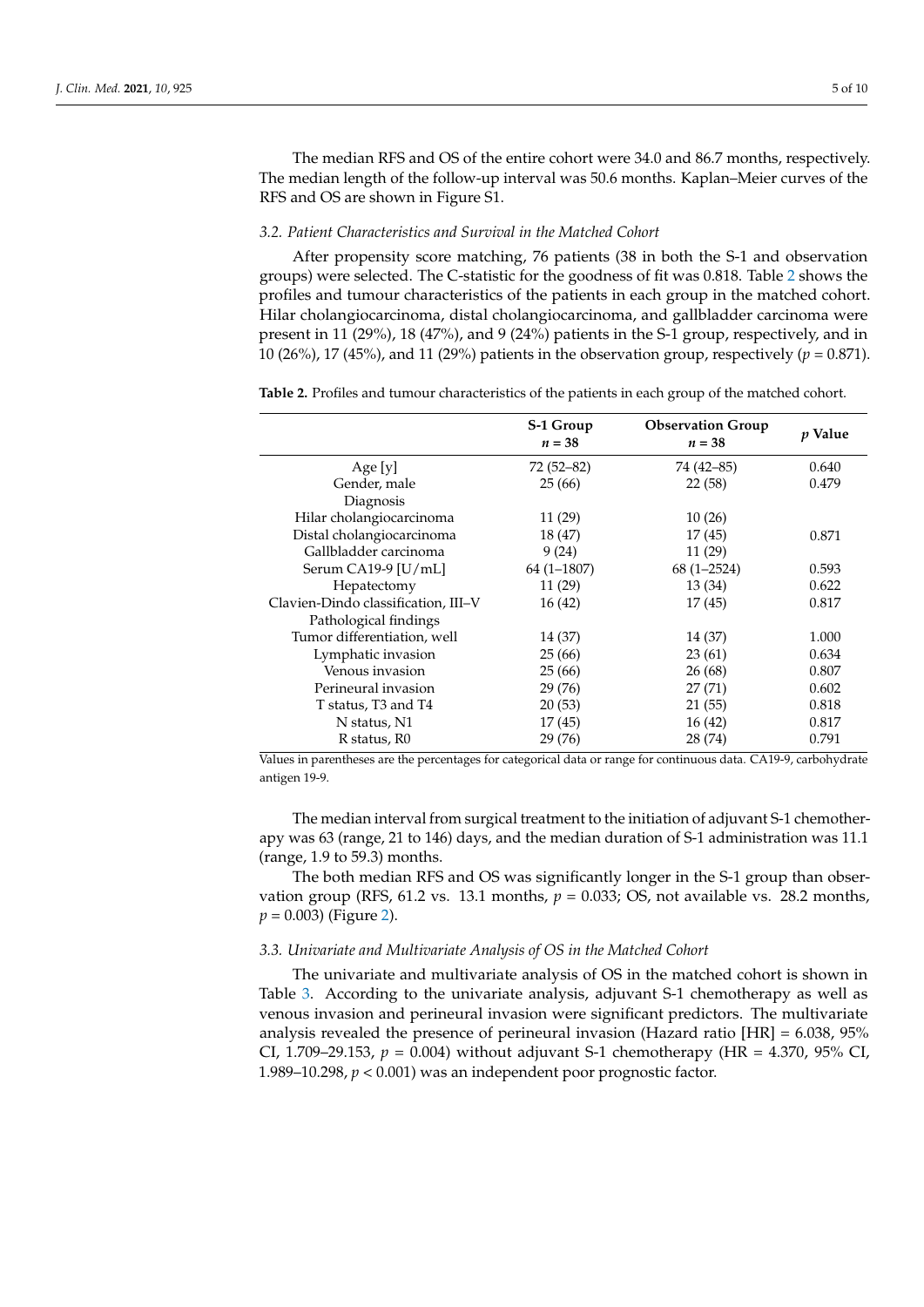(Figure 2).

<span id="page-5-0"></span>

group both in recurrence-free survival and overall survival ( $p = 0.033$  and  $p = 0.003$ , respectively). **Figure 2.** Kaplan–Meier curves of recurrence-free survival (**a**) and overall survival (**b**) in the matched cohort. The survival duration in the S-1 group was significantly longer than that in the observation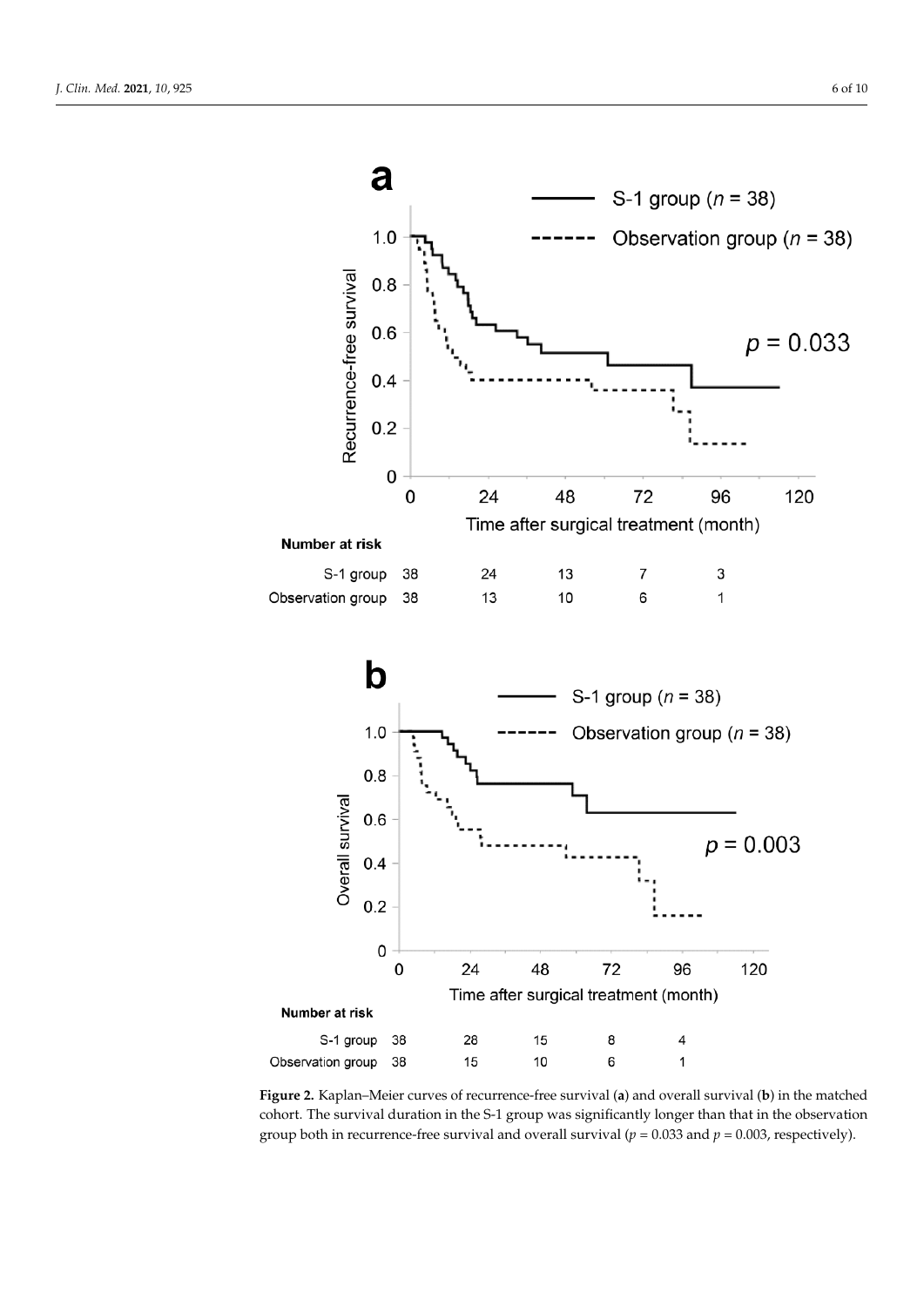| Variable                     |                | $\pmb{n}$ | Median<br>(Months) | Univariate    |       |                 |                    |
|------------------------------|----------------|-----------|--------------------|---------------|-------|-----------------|--------------------|
|                              |                |           |                    | $p$ Value $†$ | HR    | 95% CI          | p Value $\ddagger$ |
| Age [y]                      | <65            | 16        | 86.7               |               |       |                 |                    |
|                              | ${\geq}65$     | 60        | 63.8               | 0.274         |       |                 |                    |
| Preoperative CA19-9 [U/mL]   | $<37$          | 23        | 86.7               |               |       |                 |                    |
|                              | ${\geq}37$     | 53        | 58.9               | 0.317         |       |                 |                    |
| Clavien-Dindo classification | $I$ -II        | 43        | 86.7               |               |       |                 |                    |
|                              | $III-V$        | 33        | 63.8               | 0.666         |       |                 |                    |
| Differentiation              | well           | 28        | 86.7               |               |       |                 |                    |
|                              | not well       | $\rm 48$  | 58.9               | 0.134         |       |                 |                    |
| Lymphatic invasion           | no             | 28        | 86.7               |               |       |                 |                    |
|                              | yes            | 51        | 81.5               | 0.341         |       |                 |                    |
| Venous invasion              | no             | 25        | 86.7               | $0.024*$      |       |                 |                    |
|                              | yes            | 51        | 56.7               |               | 1.342 | $0.510 - 4.102$ | 0.568              |
| Perineural invasion          | no             | 20        | 86.7               |               |       |                 |                    |
|                              | yes            | 56        | 56.7               | $0.007*$      | 6.038 | 1.709-29.153    | $0.004*$           |
| T status                     | $T0-T2$        | 35        | 86.7               | 0.053         |       |                 |                    |
|                              | T3 and T4      | 41        | 58.9               |               |       |                 |                    |
| N status                     | ${\rm N}0$     | 43        | 86.7               | 0.110         |       |                 |                    |
|                              | N <sub>1</sub> | 33        | 81.5               |               |       |                 |                    |
| R status                     | R <sub>0</sub> | 57        | 81.5               | 0.569         |       |                 |                    |
|                              | R1             | 19        | 28.2               |               |       |                 |                    |
| Adjuvant S-1                 | yes            | 42        | NA                 | $0.003*$      |       |                 |                    |
|                              | no             | 42        | 28.2               |               | 4.370 | 1.989-10.298    | $< 0.001$ *        |

<span id="page-6-0"></span>Table 3. Univariate and multivariate analysis of overall survival in the matched cohort.

 $\mathcal{I}=\{1,2,3,4,5\}$  , we can consider the set of  $\mathcal{I}=\{1,3,4,5\}$ 

\* Statistical significance (p < 0.050). <sup>†</sup> log rank test. <sup>‡</sup> Cox proportional-hazards model. NA, not available; HR, hazard ratio; 95% CI, 95%<br>confidence interval confidence interval.

## 3.4. Subgroup Analysis of the Prognostic Impact of S-1 Adjuvant Chemotherapy

To evaluate the prognostic impact of adjuvant S-1 chemotherapy for patients with person care the patients with period is the patients with period in Table S1. The patients with period is the patient of the patients with pe poor prognostic factors of perineural invasion, we compared the OS of the patients with perineural invasion between the S-1 group and the observation group. The profiles and perineural invasion between the S-1 group and the observation group. The profiles and tumour characteristics of the patients with perineural invasion are shown in Table S1. The median OS of the patients with perineural invasion in S-1 group was significantly better than that of the observation group (not available vs. 18.1 months,  $p < 0.001$ ) (Figure [3\)](#page-6-1).

<span id="page-6-1"></span>

invasion. The overall survival of the S-1 group was significantly better than that of the observation  $(r \le 0.001)$  $\overline{a}$  invariantly better than that of the S-1 group was significantly better than that of the observation of the observation of the observation of the observation of the observation of the observation of the observatio **Figure 3.** Kaplan–Meier curves for the overall survival of matched cohort patients with perineural group ( $p < 0.001$ ).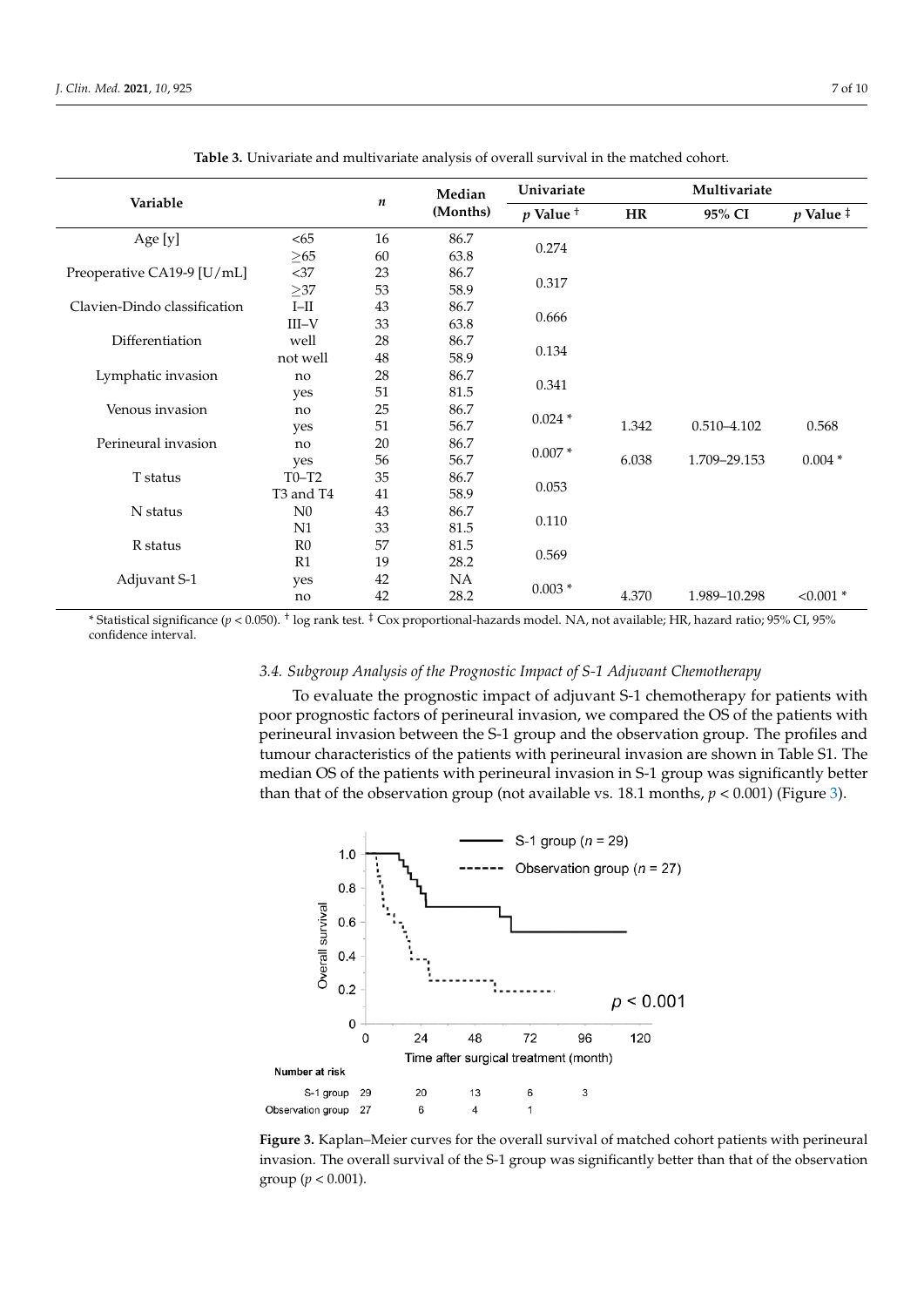## **4. Discussion**

This study investigated the postoperative outcomes of BTC resection with the administration of S-1 as adjuvant chemotherapy. Given that patients considered to be at a high risk of recurrence would likely receive adjuvant chemotherapy, we performed a propensity score-matching analysis to reduce patient selection bias. In our matching cohort, both the RFS and OS of the patients in the S-1 group were significantly longer than those in the observation group. Furthermore, adjuvant S-1 chemotherapy might contribute to the improved prognosis of patients with perineural invasion.

Several studies have reported on adjuvant chemotherapy for BTC [\[10,](#page-8-8)[11,](#page-8-9)[15,](#page-8-13)[18](#page-9-0)[–26\]](#page-9-1). The multicentre randomized phase III trial PRODIGE 12-ACCORD 18 conducted by a French group failed to show the efficacy of gemcitabine and oxaliplatin (GEMOX) in treating BTC patients in an adjuvant setting [\[10\]](#page-8-8). Additionally, the randomized phase III trial BCAT from Japan also failed to show a significant efficacy of adjuvant gemcitabine chemotherapy [\[11\]](#page-8-9). The results of the present study differ from those reported by these two large randomized studies. One explanation may be related to the different adjuvant chemotherapeutic agents used, whereby S-1 appears to achieve a better outcome when compared with gemcitabine in an adjuvant setting [\[14\]](#page-8-12).

The efficacy of S-1 as adjuvant chemotherapy is well established for gastric cancer [\[4\]](#page-8-3) and pancreatic cancer [\[9\]](#page-8-7). Regarding BTC, some studies showed that adjuvant S-1 improved the prognosis [\[14](#page-8-12)[,15\]](#page-8-13). Given that S-1 contains the 5-fluorouracil (5-FU) prodrug tegafur [\[13\]](#page-8-11), previous studies using 5-FU as adjuvant chemotherapy for BTC [\[21](#page-9-2)[,23\]](#page-9-3) have also suggested the potential efficacy of S-1. Recently, a multicentre randomized phase III trial of adjuvant chemotherapy for BTC (BILCAP) reported the efficacy of capecitabine, one of the prodrugs of 5-FU, with an OS of 53 months in the adjuvant group versus 36 months in the observation group ( $p = 0.028$ ) [\[24\]](#page-9-4). It was reported that the allelic variants of CYP2A6, which is the metabolic enzyme of 5FU, were different between Caucasian and East Asian populations, but the pharmacokinetics of S-1 were not significantly different [\[27\]](#page-9-5). All of these previous studies support our current positive data for the use of S-1 in an adjuvant setting.

There are various reports on the prognostic factors after resection for BTC [\[28](#page-9-6)[–30\]](#page-9-7). Perineural invasion [\[31,](#page-9-8)[32\]](#page-9-9) was reported to be one of the poor prognostic factors. In our series, the patients with perineural invasion showed a poor prognosis and thus might benefit from adjuvant chemotherapy with S-1. Further studies are required to investigate the extent of benefit from adjuvant chemotherapy for BTC.

The present study has several limitations. The first was its retrospective nature. Although we analysed our data using propensity score matching, some selection bias may have remained. Second, our series contained a heterogeneous group of BTC patients and a small sample size. A future study with a homogeneous group of BTC patients and a larger sample size is required to confirm our results. Finally, the administration protocol of adjuvant S-1 was not unified, particularly the duration of administration. Further controlled prospective research is necessary, and the final results of the JCOG 1202 study [\[33\]](#page-9-10), a randomized phase III trial of adjuvant S-1 therapy versus observation alone in resected BTC patients, are awaited.

In conclusion, we reported the efficacy of S-1 as adjuvant chemotherapy after the resection of BTC using a propensity score matching analysis, and our results suggest that this approach might improve patients' prognoses, especially in patients with perineural invasion.

**Supplementary Materials:** The following are available online at [https://www.mdpi.com/2077-038](https://www.mdpi.com/2077-0383/10/5/925/s1) [3/10/5/925/s1:](https://www.mdpi.com/2077-0383/10/5/925/s1) Figure S1: Kaplan–Meier curves of recurrence-free survival and overall survival in the entire cohort, Table S1: Profiles and tumour characteristics of the patients with perineural invasion in each group of the matched cohort.

**Author Contributions:** Conceptualization, Y.M.; methodology, Y.M.; formal analysis, Y.M.; investigation, Y.M.; resources, R.K., A.N., R.N. (Rihito Nagata), T.M., Y.M., R.N. (Riki Ninomiya), M.K., A.M., N.K., and Y.B.; data curation, Y.M.; writing—original draft preparation, Y.M.; writing—review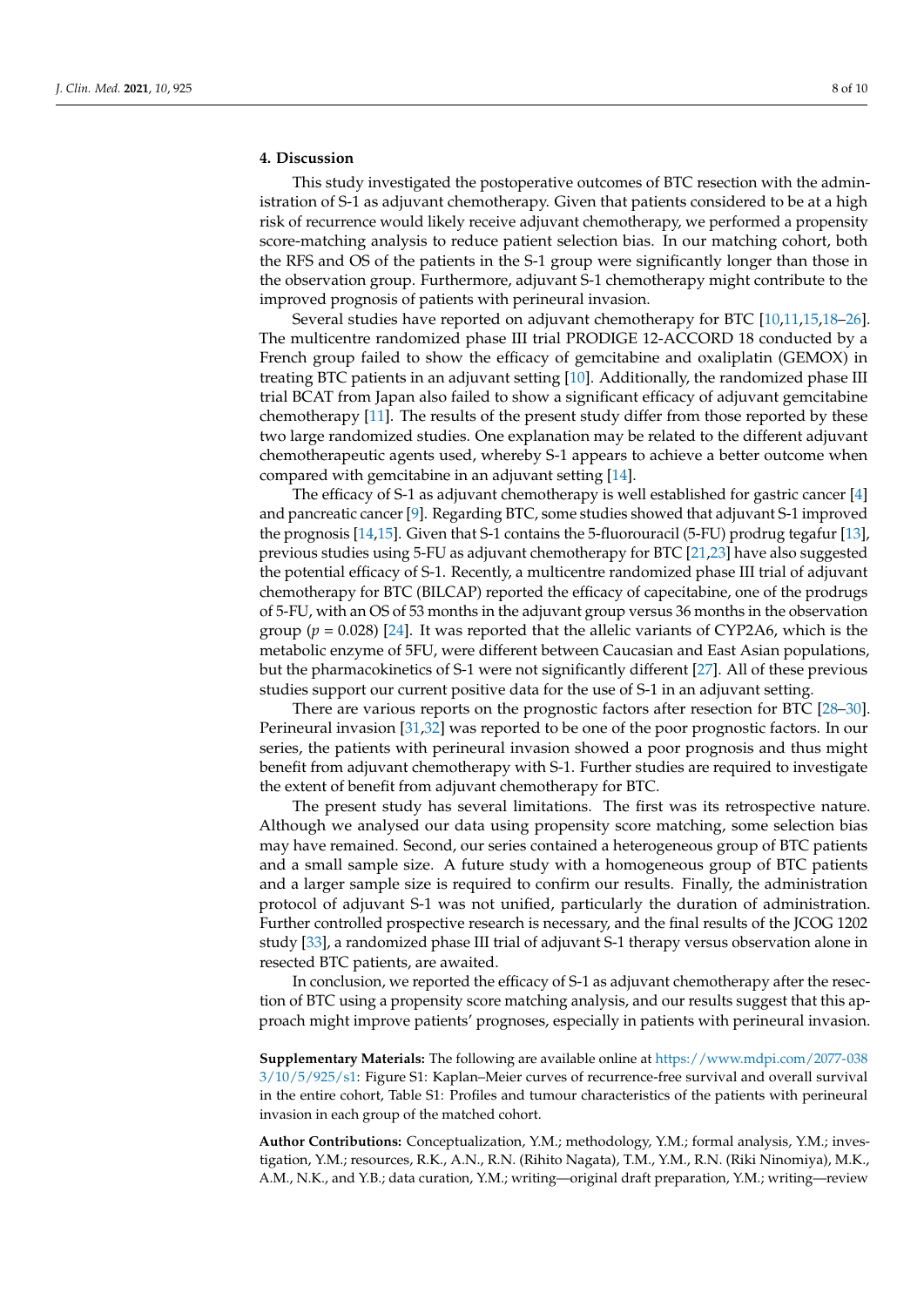and editing, Y.B.; supervision, Y.B.; project administration, Y.M. and Y.B. All authors have read and agreed to the published version of the manuscript.

**Funding:** This research received no external funding.

**Institutional Review Board Statement:** The study was conducted according to the guidelines of the Declaration of Helsinki, and approved by the Institutional Review Board of Saitama Medical Centre, Saitama Medical University (approval no.: 2002; approval date: 1 November 2018) and Gyoda General Hospital (approval no.: 2019-1; approval date: 12 November 2019).

**Informed Consent Statement:** Informed consent was obtained from all the subjects involved in the study.

**Data Availability Statement:** The data presented in this study are available in the article.

**Acknowledgments:** We thank Hugh McGonigle and Melissa Crawford.

**Conflicts of Interest:** The authors declare no conflict of interest.

#### **References**

- <span id="page-8-0"></span>1. Bray, F.; Ferlay, J.; Soerjomataram, I.; Siegel, R.L.; Torre, L.A.; Jemal, A. Global cancer statistics 2018: GLOBOCAN estimates of incidence and mortality worldwide for 36 cancers in 185 countries. *CA Cancer J. Clin.* **2018**, *68*, 394–424. [\[CrossRef\]](http://doi.org/10.3322/caac.21492)
- <span id="page-8-1"></span>2. Bosman, F.T.; Carneiro, F.; Hruban, R.H.; Theise, N.D. *WHO Classification of Tumours of the Digestive System*, 4th ed.; IARC: Lyon, France, 2010.
- <span id="page-8-2"></span>3. Miyazaki, Y.; Kokudo, T.; Amikura, K.; Kageyama, Y.; Takahashi, A.; Ohkohchi, N.; Sakamoto, H. Survival of surgery for recurrent biliary tract cancer: A single-center experience and systematic review of literature. *Jpn. J. Clin. Oncol.* **2017**, *47*, 206–212. [\[CrossRef\]](http://doi.org/10.1093/jjco/hyw182)
- <span id="page-8-3"></span>4. Sakuramoto, S.; Sasako, M.; Yamaguchi, T.; Kinoshita, T.; Fujii, M.; Nashimoto, A.; Furukawa, H.; Nakajima, T.; Ohashi, Y.; Imamura, H.; et al. Adjuvant chemotherapy for gastric cancer with S-1, an oral fluoropyrimidine. *N. Engl. J. Med.* **2007**, *357*, 1810–1820. [\[CrossRef\]](http://doi.org/10.1056/NEJMoa072252)
- 5. Bang, Y.J.; Kim, Y.W.; Yang, H.K.; Chung, H.C.; Park, Y.K.; Lee, K.H.; Lee, K.W.; Kim, Y.H.; Noh, S.I.; Cho, J.Y.; et al. Adjuvant capecitabine and oxaliplatin for gastric cancer after D2 gastrectomy (CLASSIC): A phase 3 open-label, randomised controlled trial. *Lancet* **2012**, *379*, 315–321. [\[CrossRef\]](http://doi.org/10.1016/S0140-6736(11)61873-4)
- <span id="page-8-4"></span>6. Japanese Gastric Cancer Association. Japanese gastric cancer treatment guidelines 2014 (ver. 4). *Gastric Cancer* **2017**, *20*, 1–19. [\[CrossRef\]](http://doi.org/10.1007/s10120-016-0622-4)
- <span id="page-8-5"></span>7. NIH Consensus Conference. Adjuvant therapy for patients with colon and rectal cancer. *JAMA* **1990**, *264*, 1444–1450. [\[CrossRef\]](http://doi.org/10.1001/jama.1990.03450110090034)
- <span id="page-8-6"></span>8. Hashiguchi, Y.; Muro, K.; Saito, Y.; Ito, Y.; Ajioka, Y.; Hamaguchi, T.; Hasegawa, K.; Hotta, K.; Ishida, H.; Ishiguro, M.; et al. Japanese Society for Cancer of the Colon and Rectum (JSCCR) guidelines 2019 for the treatment of colorectal cancer. *Int. J. Clin. Oncol.* **2020**, *25*, 1–42. [\[CrossRef\]](http://doi.org/10.1007/s10147-019-01485-z)
- <span id="page-8-7"></span>9. Uesaka, K.; Boku, N.; Fukutomi, A.; Okamura, Y.; Konishi, M.; Matsumoto, I.; Kaneoka, Y.; Shimizu, Y.; Nakamori, S.; Sakamoto, H.; et al. Adjuvant chemotherapy of S-1 versus gemcitabine for resected pancreatic cancer: A phase 3, open-label, randomised, non-inferiority trial (JASPAC 01). *Lancet* **2016**, *388*, 248–257. [\[CrossRef\]](http://doi.org/10.1016/S0140-6736(16)30583-9)
- <span id="page-8-8"></span>10. Edeline, J.; Benabdelghani, M.; Bertaut, A.; Watelet, J.; Hammel, P.; Joly, J.P.; Boudjema, K.; Fartoux, L.; Bouhier-Leporrier, K.; Jouve, J.L.; et al. Gemcitabine and Oxaliplatin Chemotherapy or Surveillance in Resected Biliary Tract Cancer (PRODIGE 12-ACCORD 18-UNICANCER GI): A Randomized Phase III Study. *J. Clin. Oncol.* **2019**, *37*, 658–667. [\[CrossRef\]](http://doi.org/10.1200/JCO.18.00050) [\[PubMed\]](http://www.ncbi.nlm.nih.gov/pubmed/30707660)
- <span id="page-8-9"></span>11. Ebata, T.; Hirano, S.; Konishi, M.; Uesaka, K.; Tsuchiya, Y.; Ohtsuka, M.; Kaneoka, Y.; Yamamoto, M.; Ambo, Y.; Shimizu, Y.; et al. Randomized clinical trial of adjuvant gemcitabine chemotherapy versus observation in resected bile duct cancer. *Br. J. Surg.* **2018**, *105*, 192–202. [\[CrossRef\]](http://doi.org/10.1002/bjs.10776)
- <span id="page-8-10"></span>12. Shirasaka, T.; Shimamato, Y.; Ohshimo, H.; Yamaguchi, M.; Kato, T.; Yonekura, K.; Fukushima, M. Development of a novel form of an oral 5-fluorouracil derivative (S-1) directed to the potentiation of the tumor selective cytotoxicity of 5-fluorouracil by two biochemical modulators. *Anticancer Drugs* **1996**, *7*, 548–557. [\[CrossRef\]](http://doi.org/10.1097/00001813-199607000-00010)
- <span id="page-8-11"></span>13. Shirasaka, T. Development history and concept of an oral anticancer agent S-1 (TS-1): Its clinical usefulness and future vistas. *Jpn. J. Clin. Oncol.* **2009**, *39*, 2–15. [\[CrossRef\]](http://doi.org/10.1093/jjco/hyn127) [\[PubMed\]](http://www.ncbi.nlm.nih.gov/pubmed/19052037)
- <span id="page-8-12"></span>14. Kobayashi, S.; Terashima, T.; Shiba, S.; Yoshida, Y.; Yamada, I.; Iwadou, S.; Horiguchi, S.; Takahashi, H.; Suzuki, E.; Moriguchi, M.; et al. Multicenter retrospective analysis of systemic chemotherapy for unresectable combined hepatocellular and cholangiocarcinoma. *Cancer Sci.* **2018**, *109*, 2549–2557. [\[CrossRef\]](http://doi.org/10.1111/cas.13656)
- <span id="page-8-13"></span>15. Okabayashi, T.; Shima, Y.; Iwata, J.; Morita, S.; Sumiyoshi, T.; Sui, K.; Shimada, Y.; Iiyama, T. Characterization of Prognostic Factors and the Efficacy of Adjuvant S-1 Chemotherapy in Patients with Post-surgery Extrahepatic Bile Duct Cancer. *Anticancer Res.* **2017**, *37*, 7049–7056. [\[CrossRef\]](http://doi.org/10.21873/anticanres.12176)
- <span id="page-8-14"></span>16. Brierley, J.D.; Gospodarowicz, M.K.; Wittekind, C. *International Union Against Cancer (UICC): TNM Classification of Malignant Tumors*; Wiley: New York, NY, USA, 2017.
- <span id="page-8-15"></span>17. Dindo, D.; Demartines, N.; Clavien, P.A. Classification of surgical complications: A new proposal with evaluation in a cohort of 6336 patients and results of a survey. *Ann. Surg.* **2004**, *240*, 205–213. [\[CrossRef\]](http://doi.org/10.1097/01.sla.0000133083.54934.ae)